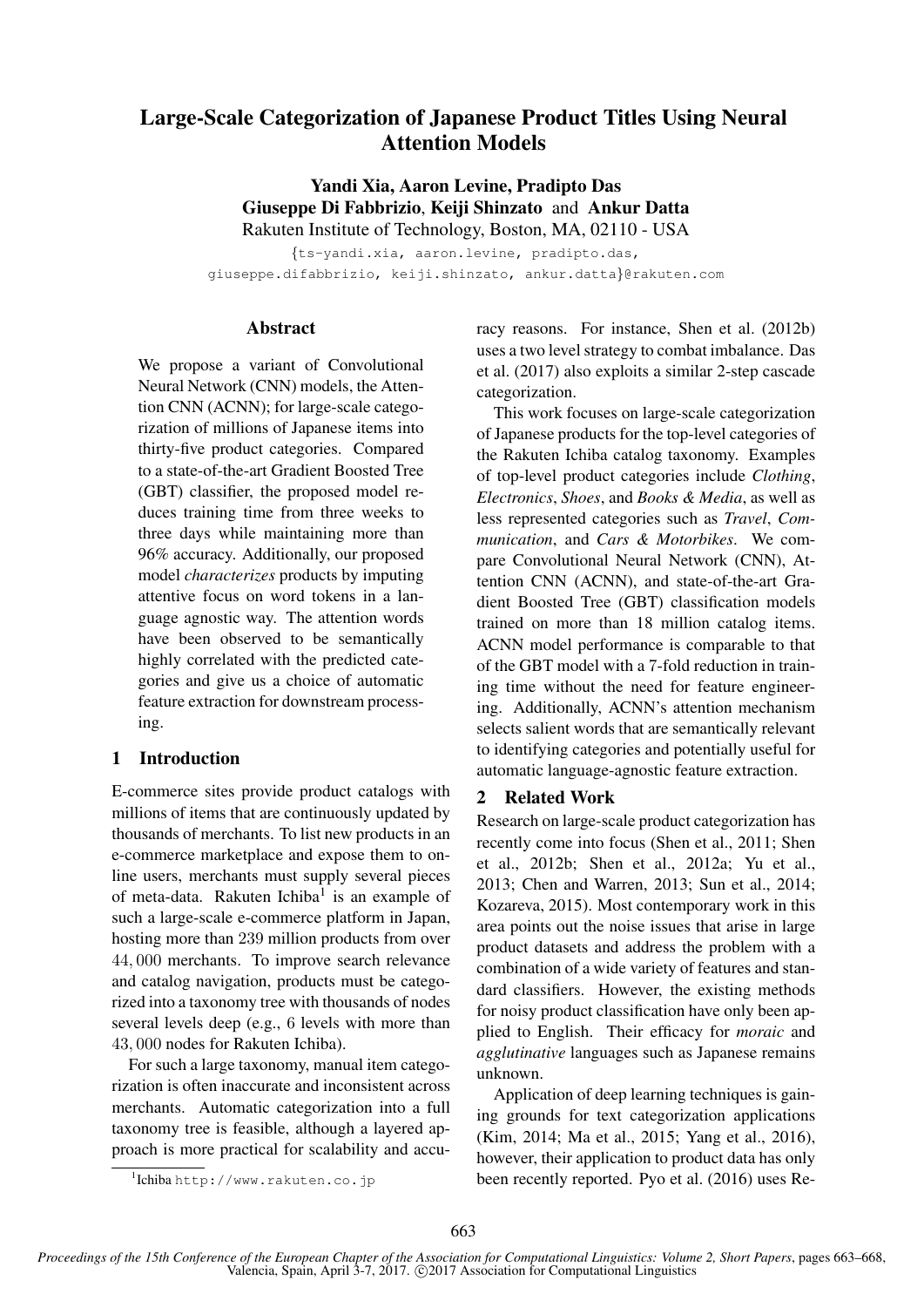current Neural Networks (RNNs) without word embeddings. Furthermore, unlike our proposed model, RNNs cannot impute tokens in title text with attention weights that can be helpful in downstream applications.

Dependency-based deep learning (Ma et al., 2015) has proven useful for sentence classification, but product titles, whether in English or Japanese, are not beholden to the same grammatical rigor. We do not use deeper linguistic techniques such as parsing or Part-of-Speech tagging due to the language-agnostic nature of our categorization techniques. Attention-based deep learning models have been used in the image domain (Xu et al., 2015) and in the generic text classification domain (Yang et al., 2016). However, to the best of our knowledge, this is the first work on simultaneous categorization and attention based salient token selection on Japanese product data.

### 3 Dataset Characteristics

The data we use is a selection of product listings from Rakuten Ichiba, a large Japanese Ecommerce service for thousands of merchants. Each merchant submits their own product data, leading to item names with inconsistent formats and disagreements on genres for the same sets of items. Our training set consists of 18, 199, 420 listings and the test set of 2, 274, 928 listings, for a 90/10% split. The training data is uniformly sampled before the split. Due to the popularity of certain product types, the balance is unevenly distributed between 35 top-level categories: There are 1, 869, 471 in the largest category, but only 925 in the smallest.

| <b>Statistics</b>          | <b>Training set</b> | <b>Test set</b> |
|----------------------------|---------------------|-----------------|
| Mean character count/title | 62.510              | 62.506          |
| Standard deviation         | 31.496              | 31.492          |
| Mean word count/title      | 23.187              | 23.188          |
| Standard deviation         | 11.945              | 11.942          |
| Mean character count/word  | 05.800              | 05.799          |

Table 1: Word and character level statistics for our Rakuten Ichiba dataset.

Table 1 shows character and word level statistics per product title in the training and test set. It is evident from the mean word and character counts that, on average, Japanese product titles in our dataset are quite verbose. We thus expect that convolutional neural network based models that rely on full context of the input text, to work better for the categorization task.

# 4 Modeling Approaches

# 4.1 Attention Neural Networks

Our ACNN model is related to the work described in Yang et al. (2016), which has been more suitable for well-formed document classification tasks with a limited number of categories.



Figure 1: Attentional CNN model architecture

The gating mechanisms shown in the left module of Fig. 1 are akin to the hierarchical model in (Yang et al., 2016). However, their model ends at that module, at which point it is connected to the softmax output layer. In our model, the left module acts as a *context* encoder and the right module acts as an *attention* mechanism that is dependent on the encoded context and input.

Generally speaking, the local convolutional operations are unaware of the existence of preceding or succeeding convolutions over the text sequence. The context module enables propagation of stronger shared parameters through a *context embedding*, leading to the higher weighting of attention over specific parts of the inputs. The propagation strength in the network builds up based on the pattern of context present in the input sequences across several training examples and the training loss incurred for the encoding.

The filters of the convolutional layer (LeCun and Bengio, 1995; Kim, 2014) are convolved with with a window of consecutive observations (characters or words), and produce an encoding of the window. In Fig. 1,  $e_i$  is the encoding of  $i^{th}$ window, where, each window is defined over a word or character in the input sequence. For our ACNN model, the input sequence is treated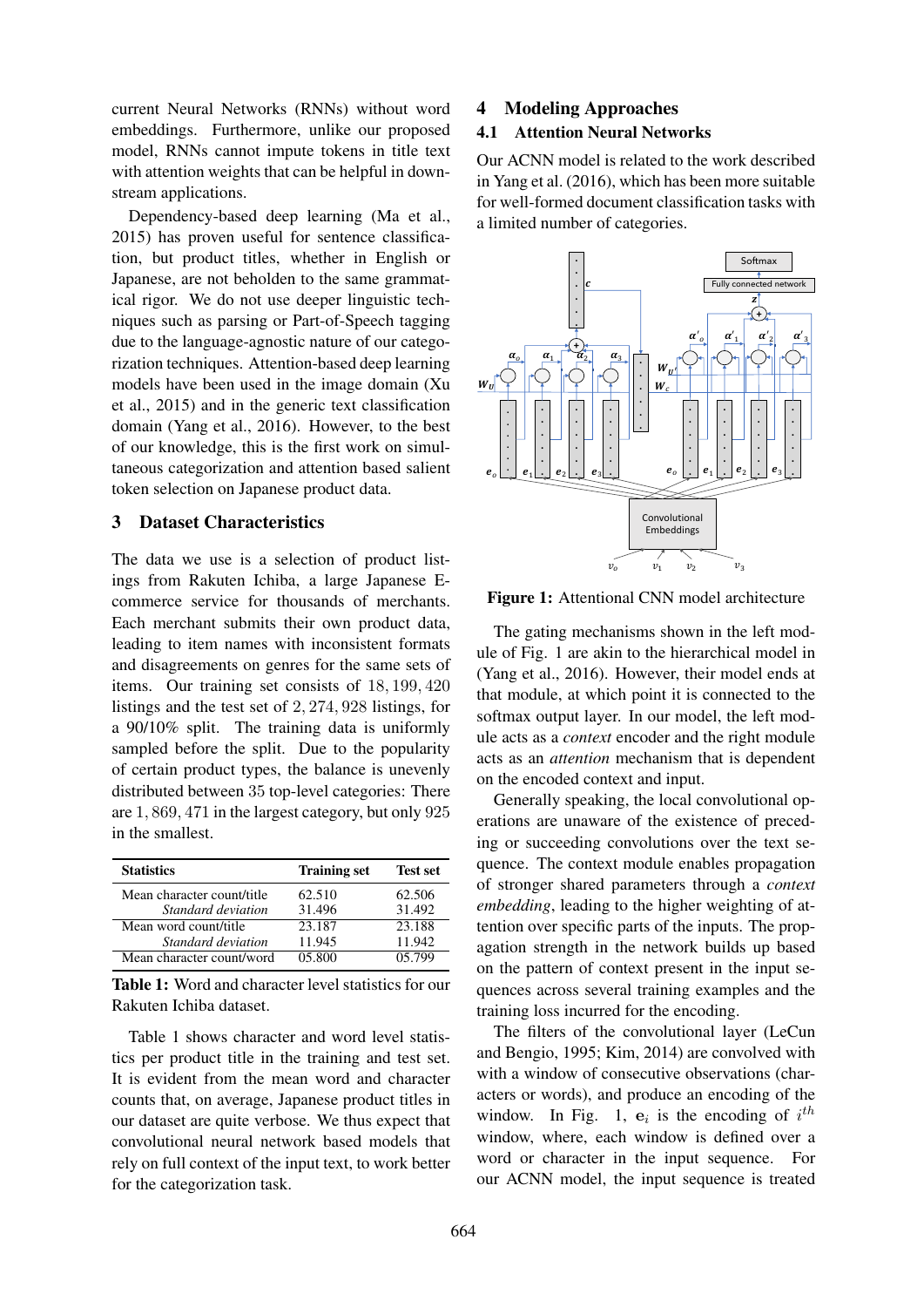as a sequence of words and then as a separate sequence of characters with the two distinct sequences being concatenated as a single input sequence,  $\{v_0, v_1, ... v_L\}$ . The value of L is three in Fig. 1. Each variable,  $\mathbf{u}_i$ , encodes the nonlinearity of the linear manifold on  $e_i$  over a set of shared parameters,  $W_U$ , and biases,  $b_U$ , as  $\mathbf{u}_i = \tanh\left(\mathbf{W}_{\mathbf{U}}^T\mathbf{e}_i + \mathbf{b}_{\mathbf{U}}\right)$ . The variables  $\mathbf{e}_i$  actually correspond to *parts of the data* and  $\mathbf{u}_i$  help aggregate the values of  $e_i$  projected along the learned directions in the parameter space for  $(\mathbf{W}_{\mathbf{U}}, \mathbf{b}_{\mathbf{U}})$ . Each value of  $\mathbf{u}_i$  is computed independent of  $\mathbf{u}_{j\neq i}$ . The shared parameter  $W_U$  is a  $D \times F$  matrix, where  $D$  is a hyper parameter chosen for the attention mechanism and  $F$  is the number of convolution filters, both chosen during cross-validation. The variables  $e_i$  and  $b_{\text{U}}$  are F dimensional vectors.

The inputs to the context encoding vector, represented by the variable c, are local softmax functions of the form:

$$
\alpha_i = \frac{\exp(\mathbf{u}_i^T \mathbf{w}_u)}{\sum_j \exp(\mathbf{u}_j^T \mathbf{w}_u)}
$$
(1)

The encoded *context vector* c is then simply  $\mathbf{c} = \sum_i \alpha_i \mathbf{e}_i$ . Obtaining the *input encoding* for the attention module is similar to context encoding except that  $\mathbf{u}'_i$  depends on a separate set of shared parameters,  $\mathbf{W}_{\mathbf{U}'}$  as well as  $\mathbf{W}_c$ , for the context and corresponding bias term b. In this case, we have:

$$
\mathbf{u}'_i = \tanh\left(\mathbf{W}_{\mathbf{U}'}^T \mathbf{e}_i + \mathbf{W}_c^T \mathbf{c} + \mathbf{b}\right) \tag{2}
$$

The softmax functions  $\alpha'_i$  are similarly defined as in Equ. 1, but w.r.t.  $\mathbf{u}'_i$  and  $\mathbf{w}_{u'}$ . The  $\alpha'_i$ s can be thought as the maximum of the *relevance* of the variables  $\mathbf{u}'_i$ , according to the context **c**. The output, z, from the attention module is the weighted arithmetic mean,  $\sum_i \alpha'_i \mathbf{e}_i$ , where the weight represent the relevance for each input variable  $v_i$ , through  $e_i$ , according to the context  $c$ .

We use windows over both word and character observation embeddings of the input text (either tokens or single Japanese characters). We concatenate the word and character encoding vectors and input it to a fully connected layer. A cross-entropy loss is imposed at the output layer.

#### 4.2 Gradient Boosted Trees

GBTs (Friedman, 2000) optimize a loss functional:  $\mathcal{L} = E_y[L(y, F(\mathbf{x})|\mathbf{X})]$  where  $F(\mathbf{x})$  can be a mathematically difficult to characterize function, e.g., a decision tree  $f(\mathbf{x})$ . The optimal

value of the function is expressed as  $F^*(\mathbf{x}) =$  $\sum_{m=0}^{M} f_m(\mathbf{x}, \mathbf{a}, \mathbf{w})$ , where  $f_0(\mathbf{x}, \mathbf{a}, \mathbf{w})$  is the initial guess and  $\{f_m(\mathbf{x}, \mathbf{a}, \mathbf{w})\}_{m=1}^M$  are *additive boosts* on x defined by the optimization method. The parameter  $\mathbf{a}_m$  of  $f_m(\mathbf{x}, \mathbf{a}, \mathbf{w})$  denotes split points of predictor variables and  $w_m$  denotes the boosting weights on the leaf nodes of the decision trees corresponding to the partitioned training set  $X_j$  for region j.

Each boosting round  $m$  updates the weights  $\mathbf{w}_{m,j}$  on the leaves and creates a new tree. The optimal selection of decision tree parameters is based on optimizing the  $f_m(\mathbf{x}, \mathbf{a}, \mathbf{w})$  using a logistic loss.

### 5 Experimental Setup and Results

### 5.1 Data Preprocessing

Tokenization of Japanese product titles is done using MeCab<sup>2</sup>. The tokenizer is trained using features that are augmented with in-house product keyword dictionaries. Romaji words written using Latin characters are separated from Kanji and Kana words. All brackets are normalized to square brackets and punctuations from non-numeric tokens are removed. We remove anything outside of standard Japanese UTF-8 character ranges. Finally, canonical normalization changes the code points of the resulting Japanese text into an NFKC normalized<sup>3</sup> form.

For GBT, we use several features – at the tokenized word level, we use counts of word unigrams and word bi-grams. For character features, the product title is first normalized as discussed above. Character 2, 3, and 4-grams are then extracted with their counts, where extractions include single spaces appearing at the end of word boundaries. Feature engineering for GBT uses cross-validation to identify the best set of feature combinations and is thus *time consuming*.

The embedding representation of words and characters for the CNN-based classifiers is performed over the normalized input on which feature extraction for GBT is done. To reduce GPU memory consumption, the CNN-based models are trained on titles from which words and characters that appear in less than 20 titles in the training set are removed. Such rare token removal is not performed on the training data for the GBT models since they are trained on CPU servers.

<sup>2</sup> https://sourceforge.net/projects/mecab/ 3 http://unicode.org/reports/tr15/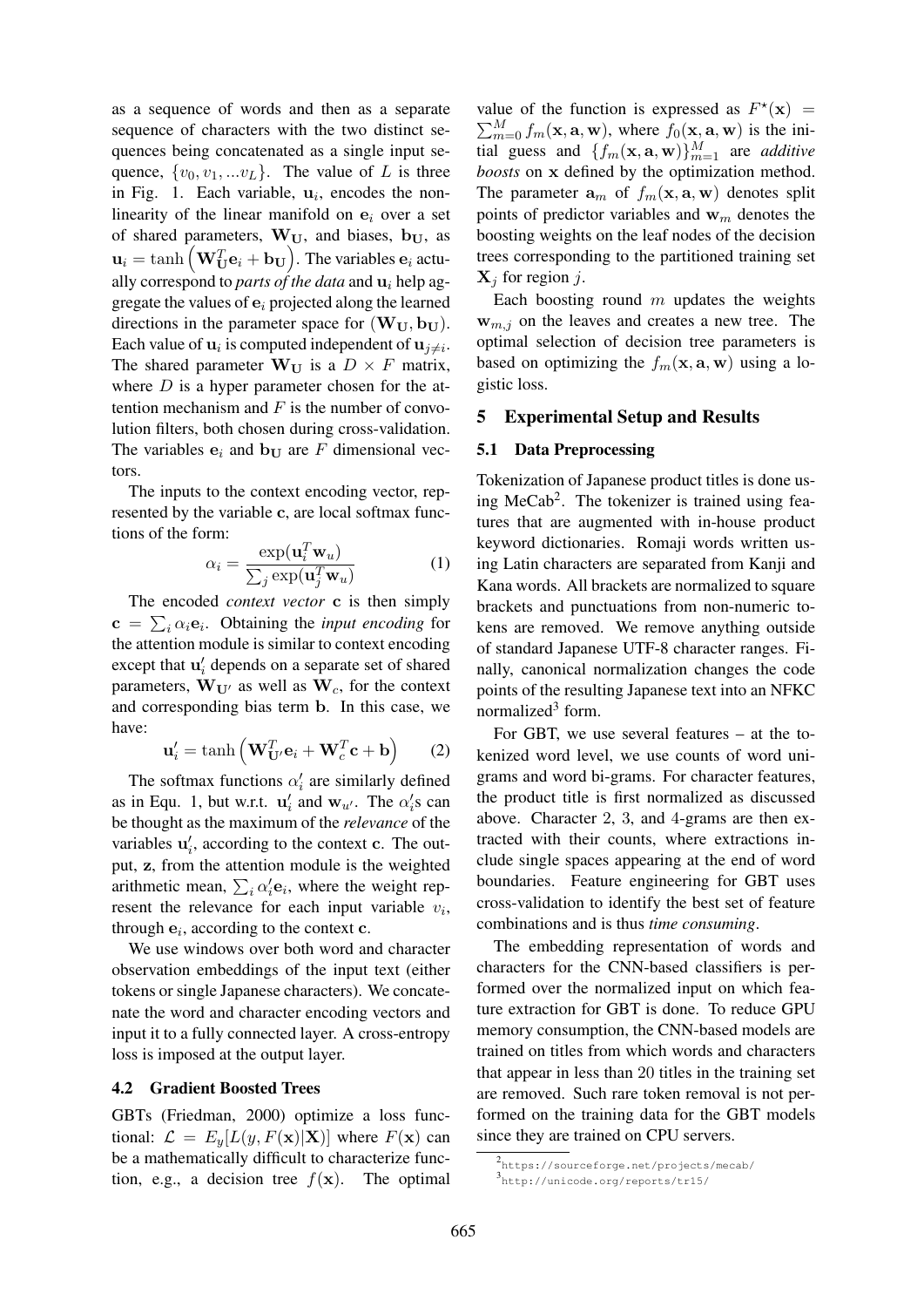### 5.2 Classifier Comparison

In this section, we compare categorization performance of a baseline CNN model w.r.t. our proposed model and a state-of-the-art GBT classifier. We use 10-fold cross-validation over 90% of the training data to perform parameter tuning.

ACNN model parameter setup - The words and characters are in an embedding vector space of dimension 300. These embeddings are trained on the product title training corpus. We use four different window sizes 1, 3, 4, 5 for words and another of size 4 for characters. The dimension of the filter encoders  $e_i$  and  $e'_i$  is 250, which is the same as the number of filters. The hidden layer size is the number of window sizes times the number of filters i.e., 1, 250 and we also use a dropout with 0.5 probability on the hidden layer. The CNN models are run for a *maximum of three days* on a server with 8 Nvidia TitanX GPUs and the best model corresponding to the iteration for the lowest validation error is used for test set evaluation.

GBT model parameter setup - For each category, the boosted stumps for the GBT (Chen and Guestrin, 2016) models are allowed to grow up to a maximum depth of 500. The initial learning rate is assigned a value of 0.05 and the number of boosting rounds is set to 50. For leaf node weights, we use  $L_2$  regularization with a regularization constant of 0.5. The GBT models are trained on a 64-core CPU server.

| <b>Models</b>       | Micro-F1 | <b>Training Time</b> |
|---------------------|----------|----------------------|
| GBT                 | 96.23    | 3 weeks              |
| <b>CNN</b>          | 95.90    | 3 days               |
| ACNN-word           | 96.00    | 3 days               |
| ACNN-word-character | 96.27    | 3 days               |

Table 2: Micro-F1 measures for evaluated models. The Micro-precision scores (not shown here) are very similar to the micro-F1 scores with occasional differences in the third and fourth decimal places.

Table 2 shows that our proposed ACNN model – the CNN model augmented with word and character based attention mechanisms, improves over the baseline CNN model by an absolute 0.37%, which translates to more than 8, 000 test titles being correctly classified additionally. Although, the improvement of the proposed model is not significant when using a stringent p-value of 0.0001 (i.e., a typical value used in industrial setting), we emphasize that in practice any increase in accuracy helps (e.g., an additional million items when considering the whole Ichiba catalog).

Both GBT and our proposed ACNN model perform well for top level categorization of Japanese product titles. However, do the models make similar mistakes on the test set?

To this end, we computed the ratio of the sum of the number of listings in the test set per category for which both GBT and ACNN mis-classify but agree on the wrong predicted category, to the total number of mis-classifications from ACNN. The upper bound of this ratio is 1.0, which means that ACNN would make the same mistakes as GBT would. However, from our experiments, the ratio turned out to be 0.37, which means that GBT and ACNN make different mistakes more than 60% of the time. The relatively low value of the ratio indicates that we can gain major benefits for the final top level categorization by using an ensemble of GBT and ACNN models. The ACNN model does worse than GBT on 17 categories with a mean error difference,  $\mu$ , of 0.78 and standard deviation,  $\sigma$ , of 1.15 and it does better than GBT on the rest of the 18 categories with  $\mu = 0.39$  and  $\sigma = 0.41$ .

| 20.120<br>05.815<br>00.354 |
|----------------------------|
|                            |

Table 3: Word and character level statistics for: 1) The 8000 titles in the test set, for which ACNN predicts correctly over CNN (Middle column); and 2) The 18 categories in the test set for which ACNN performs better than GBT (Rightmost column).

Table 3 sheds some insights on why the ACNN model may be doing better over the CNN model, for the 8000 titles in the test set. We compare the average number of characters in the words of the 8000 titles in the test set for which our ACNN model provides correct predictions over the CNN model, to that for the overall test set from Table 1. The count for the former case turns out to be 9.245 that is substantially higher than that for the latter case, which is 5.799. It is thus highly likely that the ACNN model is performing better than CNN by leveraging the longer word and character contexts for these 8000 titles.

On the other hand, removal of the rare tokens (words appearing in less than 20 titles) seem to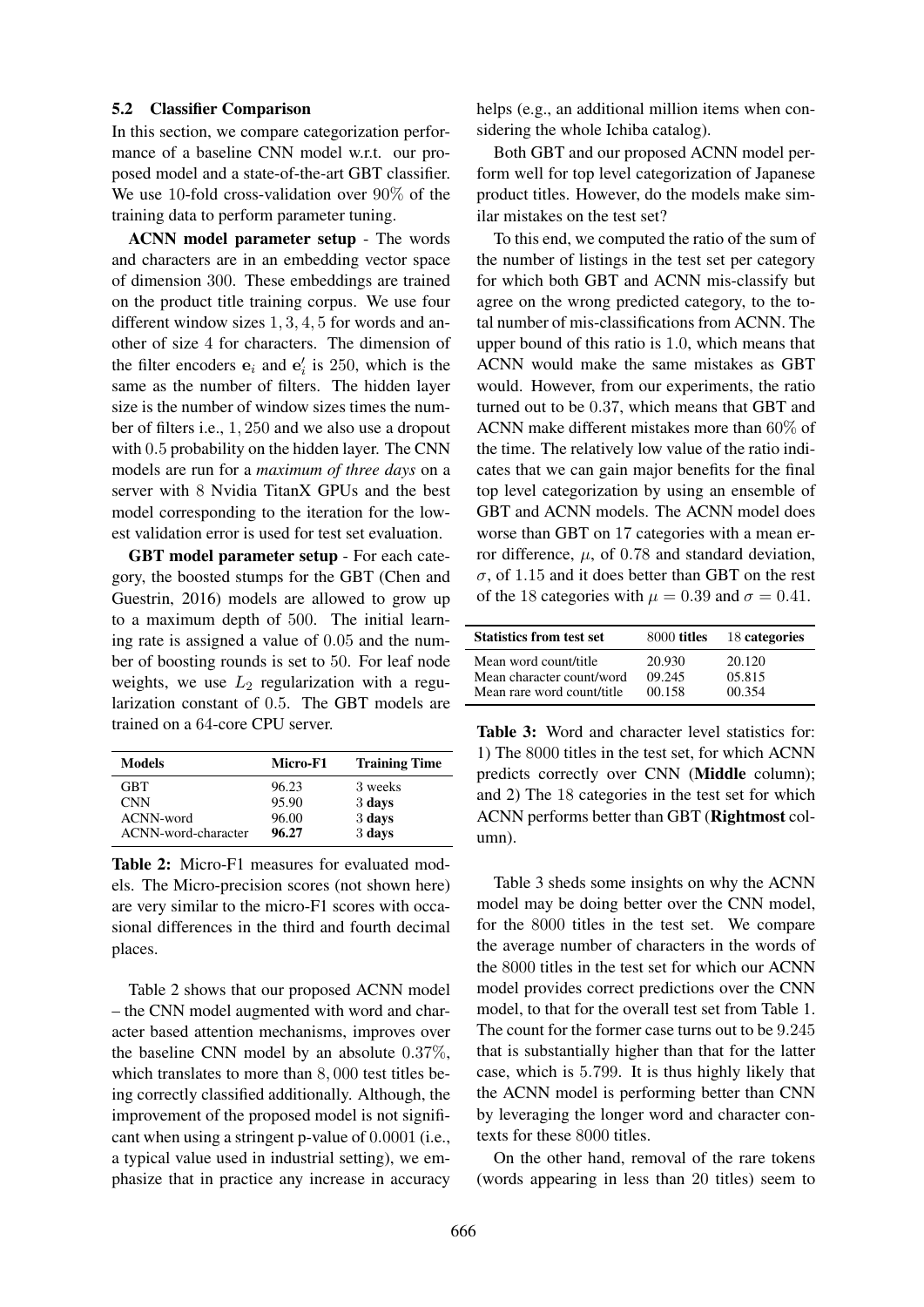| Reference category                                                                                                                               | Predicted category                                             | Tokens        |         |               |              |                     |                                                                                                           |              |            |              |         |        |                     |  |       |
|--------------------------------------------------------------------------------------------------------------------------------------------------|----------------------------------------------------------------|---------------|---------|---------------|--------------|---------------------|-----------------------------------------------------------------------------------------------------------|--------------|------------|--------------|---------|--------|---------------------|--|-------|
| 1日本酒・焼酎                                                                                                                                          | 日本酒・焼酎                                                         | 安納            | 芉       | 焼酎            | 夢尽蔵          | 安納                  | ml                                                                                                        |              |            |              |         |        |                     |  |       |
| Japanese Sake & Shochu                                                                                                                           | Japanese Sake & Shochu                                         | Anno          |         | potato shochu | Mujinzo Anno |                     | ml                                                                                                        |              |            |              |         |        |                     |  |       |
| Manual translation of the Japanese product title into English: Anno potato shochu Mujinzo Anno ml (Anno is a region that grows potato)           |                                                                |               |         |               |              |                     |                                                                                                           |              |            |              |         |        |                     |  |       |
| 2 学び・サービス・保険                                                                                                                                     | 本・雑誌・コミック                                                      | 林姿穂           | 監修      | <b>TOEIC</b>  | テスト          | 対策                  | 林                                                                                                         | 式            | 初めての TOEIC |              | テスト     | スピード   | 英語                  |  | 学習 教材 |
| Learning, Service & Insurance Book, magazine & comics                                                                                            |                                                                | Shiho Havashi |         | editor TOEIC  | test         | preperation Havashi |                                                                                                           | method first |            | <b>TOEIC</b> | test    | speed  | english study guide |  |       |
|                                                                                                                                                  | Manual translation of the Japanese product title into English: |               |         |               |              |                     | Editor Shiho Hayashi TOEIC test Hayashi method preperation for first TOEIC test speed english study quide |              |            |              |         |        |                     |  |       |
| 3旅行・出張・チケット                                                                                                                                      | おもちゃ・ホビー・ゲーム                                                   | 大竹寛           | 1000 奪  |               | 三振           | 達成                  | 記念                                                                                                        | ボール 読売       |            | ジャイアンツ       | 読売      | 巨人     | 軍                   |  |       |
| Travel & tickets                                                                                                                                 | Toys, hobbies & games                                          | Kan Otake     | 1000 th |               |              |                     | strike-out achievement commemoration ball                                                                 |              | Yomiuri    | Giants       | Yomiuri | Giants | club                |  |       |
| Manual translation of the Japanese product title into English: Kan Otake 1000th strike out commemoration ball Yomiuri Giants Yomiuri Giants club |                                                                |               |         |               |              |                     |                                                                                                           |              |            |              |         |        |                     |  |       |
| 4 車・バイク                                                                                                                                          | CD・DVD・楽器                                                      | 値下げしました中古     |         | 輸入            | スズキ          | gz                  | カスタム                                                                                                      | suzuki gz    |            | custom       | ukawa   |        |                     |  |       |
| Car & moter bikes                                                                                                                                | CD. DVD & musical instruments                                  | Price drop    | used    | import        | Suzuki       | gz                  | Custom                                                                                                    | Suzuki       | gz         | Custom       | ukawa   |        |                     |  |       |
| Manual translation of the Japanese product title into English: Price drop Used import Suzuki GZ custom Suzuki GZ custom ukawa                    |                                                                |               |         |               |              |                     |                                                                                                           |              |            |              |         |        |                     |  |       |

Figure 2: Examples of attention tokens for correct and incorrect classifications with English translations for tokens, product titles, and categories. Gradient colors are coded by attention model weights. Darker shades of blue have higher attention.

have negligible effect on the context of the titles from the subset of 8000 titles. However, the effect is a little more pronounced for the context of the titles from the subset of the 18 categories for which ACNN does better than GBT, but, with a mean error difference of only *half* of that for the other 17 categories on which it does worse.

### 5.3 Paying Attention Pays Off!

One of the most important aspects of the ACNN model is the ability to highlight words and characters in sequential text tokens automatically through the attention mechanism. Examples of such selected word tokens from test titles can be observed in Fig. 2.

In order to visualize the importance of the words related to the categorization label contribution, we use the attention vectors (e.g.,  $\alpha'$  scores) generated by the model. The word attention scores accurately localize words that are closely related to the classification labels. For instance, in Figure 2, line 1, the first word highlighted in the product description (higher score) is *potato*, which is one of the main ingredients in the Japanese alcoholic beverage, Shōchū  $($   $\frac{1}{2}$  ( $\frac{1}{2}$   $\frac{1}{2}$ ), that is referred to in the product title.

For the second example, there is ambiguity between the reference and the predicted category since the product title can be applied to both. In this case, the attention model is highlighting words like *editor*, *English*, and *guide* that may apply to both *Learning services* and *Books*.

The third example in Fig. 2 is an annotation mistake that was correctly captured by the model. Here the attention model is extracting the salient words *Giants*, *strike-out*, and *Kan Otake*, which are related to the predicted category.

Finally, in the fourth example, the attention

mechanism assigns high scores to the words *price drop*, *import*, and *Suzuki* where *Suzuki* is a popular car manufacturer and music curriculum in Japan. "Suzuki" is thus inherently ambiguous and our model fails to put attention on context clues like the token "gz", which is a motorbike model.

### 6 Concluding Remarks

We propose a variant of the popular CNN model, the Attention CNN (ACNN) model, for the task of large-scale categorization of millions of Japanese product titles into thirty-five top level categories. The proposed model can leverage GPUs to reduce training time from three weeks for a state-of-theart GBT classifier to three days while maintaining more than 96% accuracy.

Our language agnostic attention model can highlight salient tokens, which are semantically highly correlated to predicted categories. This helps in dimensionality reduction without the need for feature engineering.

As future work, we will experiment with ensemble methods to exploit differences in prediction errors from the different models, thereby improving overall classification performance.

# References

Tianqi Chen and Carlos Guestrin. 2016. Xgboost: A scalable tree boosting system. In *Proceedings of the 22nd ACM SIGKDD International Conference on Knowledge Discovery and Data Mining, San Francisco, CA, USA, August 13-17, 2016*, pages 785– 794.

Jianfu Chen and David Warren. 2013. Cost-sensitive learning for large-scale hierarchical classification. In *Proceedings of the 22Nd ACM International Conference on Information & Knowledge Management*, CIKM '13, pages 1351–1360.